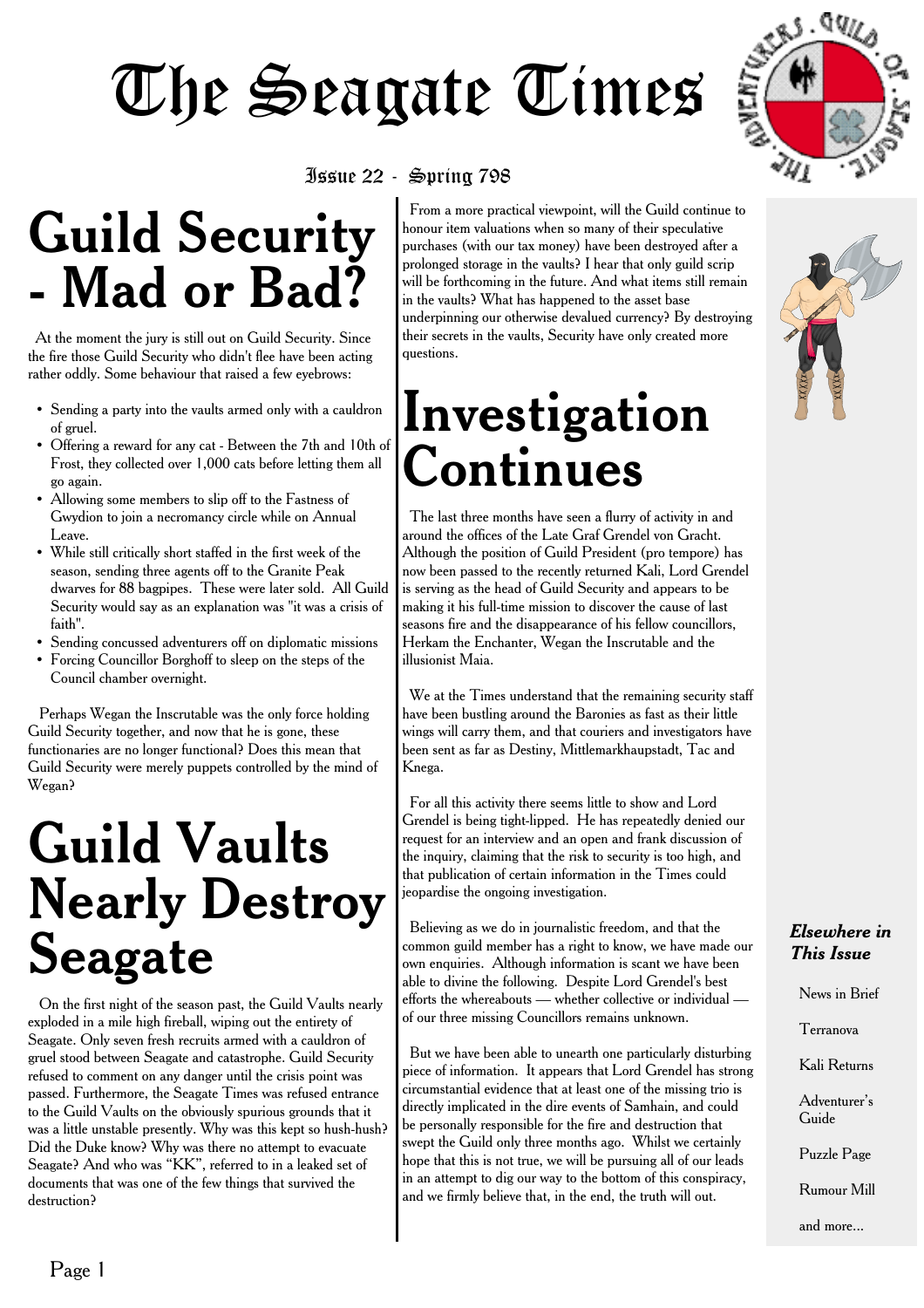## **Schism - Sizzle or Fizzle?**

*When asked for a comment Bozo merely stated "Belial ? He's only a Demonic King. I've got worse enemies than that !".*

*There is no truth to the rumour that Sammael offers his guests green eggs and ham.*



The rift that was opening in the Western Church over the "Belial Heresy" seems to be healing after dramatic events in the last few months, and sense is slowly being made of the various confused reports that are coming out of the Church's Orders.

The being known as "Archangel Beliel" is no more. It appears that this being was a composite of two entities, the Demon Belial, and Sammael, a former Archangel, who had somehow been trapped and subjugated by the Demon. The actions of a Guild party over a year ago substantially strengthened Sammael who, although unable to break free, managed to wrest control of their combined being from Belial. A second Guild party completed the separation of the two and gave Belial a good hiding into the bargain. Sammael has been restored to his former station, the Reformed Order of Sammael (formerly the Church of Beliel) is again open for business, and Belial has returned to whatever hell-pit he calls home.

There still seem to be some who are unconvinced by this turn of events, and Archbishop Mordeaux's opinion remains unchanged. We were unable to interview the prelate directly, but received this from one of his aides, Bishop Malvallet, "His Eminence does not recognise the so-called Sammaelite Order. That which has been touched by evil must be rooted out and destroyed, not welcomed into our homes and hearts. The tainted may only be purified in death!".

However, despite the Archbishop's position, support for the conservatives appears to be fading. Our sources within the Raphaelite and Urielite Orders have suggested that there is widespread acceptance of the new Order, and that only some small hard-line factions within the Michaeline and Gabrielite Orders have particularly strong reservations.

We managed to get a short interview with Bishop Threadneedle of the Reformed Order of Sammael, who had this to say, "Before our Lord fell into the darkness from which he has only now returned, he was named Sammael. He was the first of the Elohim, Michael second, Gabriel third, Uriel fourth and Raphael fifth. He is the Prince of Magic and has returned to us so that those who use the arcane arts may walk the path of light in his footsteps, and be led away from darkness by his wisdom".

Bishop Threadneedle added that with his restoration Sammael and his followers have reclaimed their original heraldry, and that they may be recognised by their black habits or robes with an emblem of a golden candle. The order welcomes all those of good heart and spirit, and extends a special invitation to Mages of good morals and discipline. We are predicting that we may expect to see much more of the Sammaelites in the future.

Finally, Belial appears to be once more his old self, but without any of the socially redeeming qualities that he may have once had. When last seen he was without his traditional fiery chariot, but was winged and crowned in fire instead. Reports indicate that he harbours a special hatred for the Guild, and certain members in particular. Guild members are therefore advised to take special caution if there is any possibility of running afoul of the Demonic King of Fire.

### **Obituary**

#### Mr John **McCready**

Mr McCready has had a long and distinguished career with the Seagate Guild of Adventurers in the administration section.



He started off on '61 as an apprentice scribe but rapidly rose through the organisation becoming appointed as the Guild chief accountant in '80. His eagerness in ensuring that the Guild received its proper dues earned him the nickname 'McGreedy' but let it be said that, under his management, the Guild was able to prosper even during the War of the Western Kingdoms and periods of economic recession.

He may not have been an adventurer but he died an adventurer's death, bravely defending the Guild funds from whomever attacked the Guild the night of last Samhain. This writer would therefore recommend that he be elevated to the status of acting adventurer, for his exploits in the fields of Creative Accountancy, and his name placed on the Roll of Honour.

### **News in Brief**

#### Saydar - War Leader?

Saydar's recent exploits have earned him the title of War Leader, a title that many Mercenary Guilds are refusing to accept. "We're not working for that maniac" spoke a poorly disguised soldier. "It's time to get out of this business" mentioned another footman, "before it's too late."

Saydar's military career has not been an untarnished one, as respectable guild members are quick to point out. "He couldn't rally himself out of a pub if it was on fire" said one experienced party leader. "He's not even capable of leading a bull to a heifer in mating season" said another. The Seagate Guild of Military Tacticians reported "Soaking a page in beer is not adequate proof that you are the author" about Saydar's alleged work on Military Tactics. Previously published in the SGT, this work is now thought to have been copied from the writing of the infamous chieftain Uzkil Temgud. Saydar drunkenly responded to the allegations with "Wot?"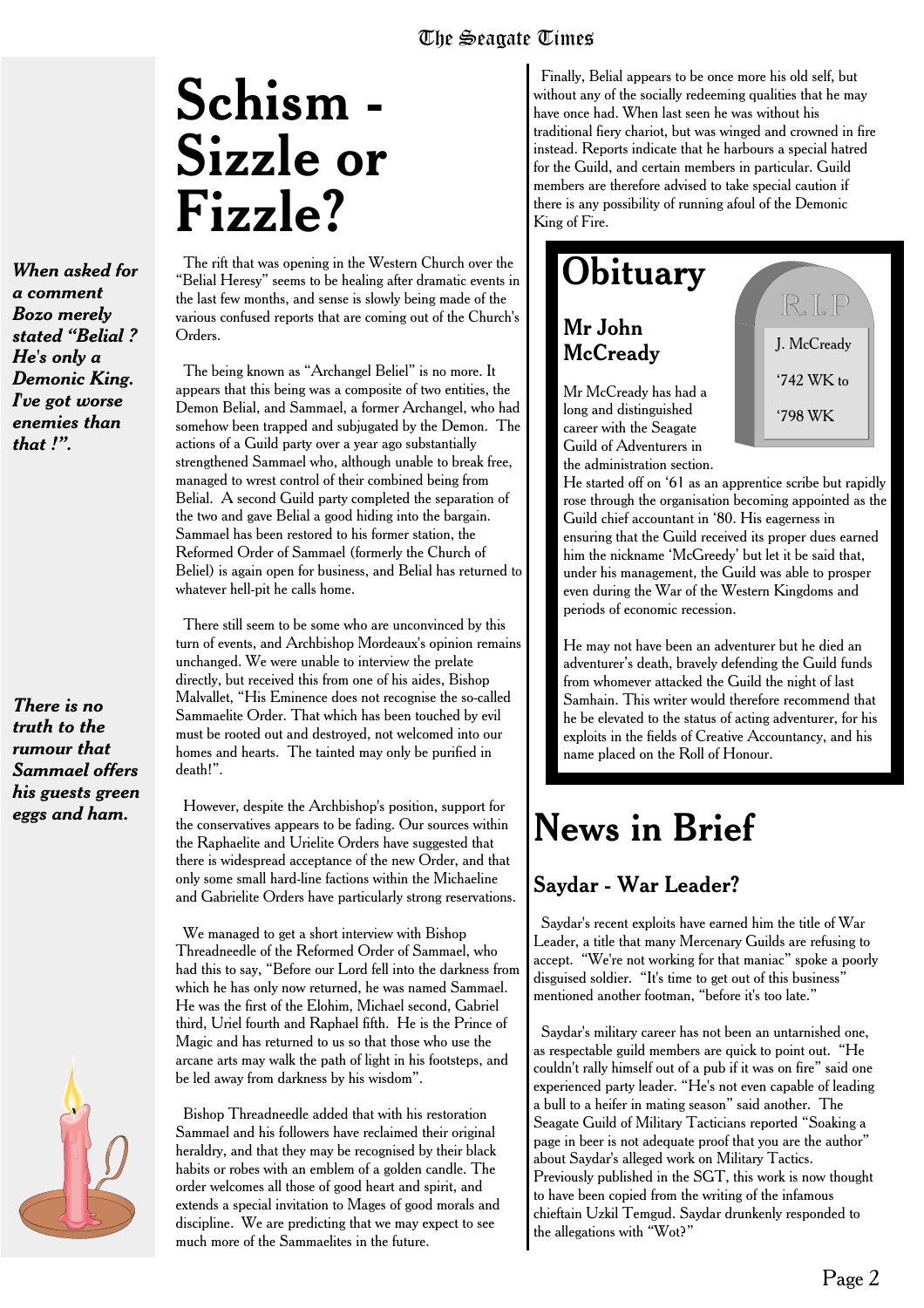Saydar's companions however were quick to defend him from any charges of incompetence. "His strategy was unconventional" commented Liessa. "I questioned the forced charge across the open killing ground, but he assured me that when the bodies piled up high enough, the walls would no longer be a problem."

"Dead troops are just as useful as living troops to Saydar, that's the real problem" said Corel of the attack. "He wanted to drop men into the city from 5000 ft. He said it would clear any wards, demoralise the opposition, and they would still be useful afterwards I'm not quite sure what he meant actually."

"Those necromantic investeds work great! They're really effective!" Vychan enthusiastically exclaimed after his part in a recent attack, "I think I got over 800 in less than a minute!" He was more indignant when questioned as to the targets, asserting "I didn't know they were innocent, they shouldn't have been there", adding "Anyway, it wasn't my fault, he made me do it, I didn't want to!". Saydar insists "I dint make em do nufink. Hes ben askin me to teach em Necro spells now hes got a taste for it. Necros aint dat difrent from Druids anyhow."

Engelton continues to stand by Saydar saying "You just don't understand him the way I do. He's a great commander".

#### City taken in daring Surprise Attack

[ Names have been suppressed due to military secrecy ]

An army of five thousand was gathered from a continent far to the south, and shipped northwards on ten large galleons. Using magical winds to move the boats quickly, and a large wharf constructed from bones, they landed under cover of darkness fifty miles to the east of the target, and moved underground that night. The boats returned to a safe distance beyond the horizon, leaving no trace of the landing exposed in the morning light.

An underground complex involving ten large caverns and over forty miles of tunnels was constructed in order to move the five thousand men closer to the enemy city unnoticed. Despite these precautions, the plan was discovered by the enemy who almost thwarted the attack by using a Water Mage to create "Saturated Earth". The army was forced to march the remaining ten miles across land, and arrived at the city in time to influence the ongoing negotiations. The surrender of the city was achieved with much less bloodshed than anticipated.

いとそうきょうになっていたい

#### Skull Tavern

Don't pay an arm and a leg for beer!

Get in for half price at the Skull Tavern.

Free drinks if your friends pay!!

Elves served at lunch.



#### Fear in the Heart of Erewhon

The failure of crops to grow in Erewhon is causing further unrest amongst the commoners. Towns and villages throughout the region have feared reprisals from the Baron and his Henchmen, who continue to demand high taxes despite the current hardship. Rumours of necromancy and rituals of the blackest arts are common topics of conversation since the appointment of the new Baron. These rumours have flourished since graveyards throughout the land have been disturbed, and workers have refused to return to Castle Erewhon after the alleged sighting of a ghost wandering the battlements.

#### Erehlein Invade Seagate, Kidnap Guild Member

Shortly after midnight on the morning of the 5th of Frost, an Erehlein junk slipped into Seagate harbour against the tide & without running lights. Having docked, they lit up the entire docks with a witch light from their masthead and proceeded to disembark through a gathering mob of several hundred disturbed dock workers. A small group of perhaps a score circumnavigated Old Seagate banging gongs until shortly before dawn.

The events of the next few days were somewhat less obvious, if just as sinister. Some of the Erehlein went out from their fortified manor house each day to kill at least one person in the markets. Black-clad assassins regularly rained down deadly fire from rooftops into the crowded marketplace. They singled out the troubadours for their foul intentions, and soon the entertainers of the town were in a state of siege. They also started collecting cats for some unknown purpose, and anyone with a cat soon sold it to the Guild rather than have it fall into their clutches. The Guild sheltered cats and troubadours alike for several days.

By 11 Frost, the city had had enough. The kidnapping of a square of morris dancers pushed some of the senior merchants over the edge, and a series of attacks ensued during a celebratory feast. By the 13th, the Erelhein had had enough of the unceasing attacks, and beat a forced retreat; leaving the morris dancers and cats, but taking Phillip of the Adventurer's Guild and Shale of the Mercenary's Guild with them as surety. With their hands tied, the only local powers with the ability to strike back at these fiends watched sadly as the junk slipped off again into night. As a side note, the silk trade monopoly now is in the hands of Master Trader Marcus, the Erehlein party's host.

#### Birth Announcement

On the 18th of Frost, Aqualina gave birth to a baby girl, four weeks earlier than expected. Both mother and child are doing well. Thanks goes to Anathea who functioned as midwife, both before, during and after the birth.

The happy couple have decided to name the child Christina Aroha Reynard.

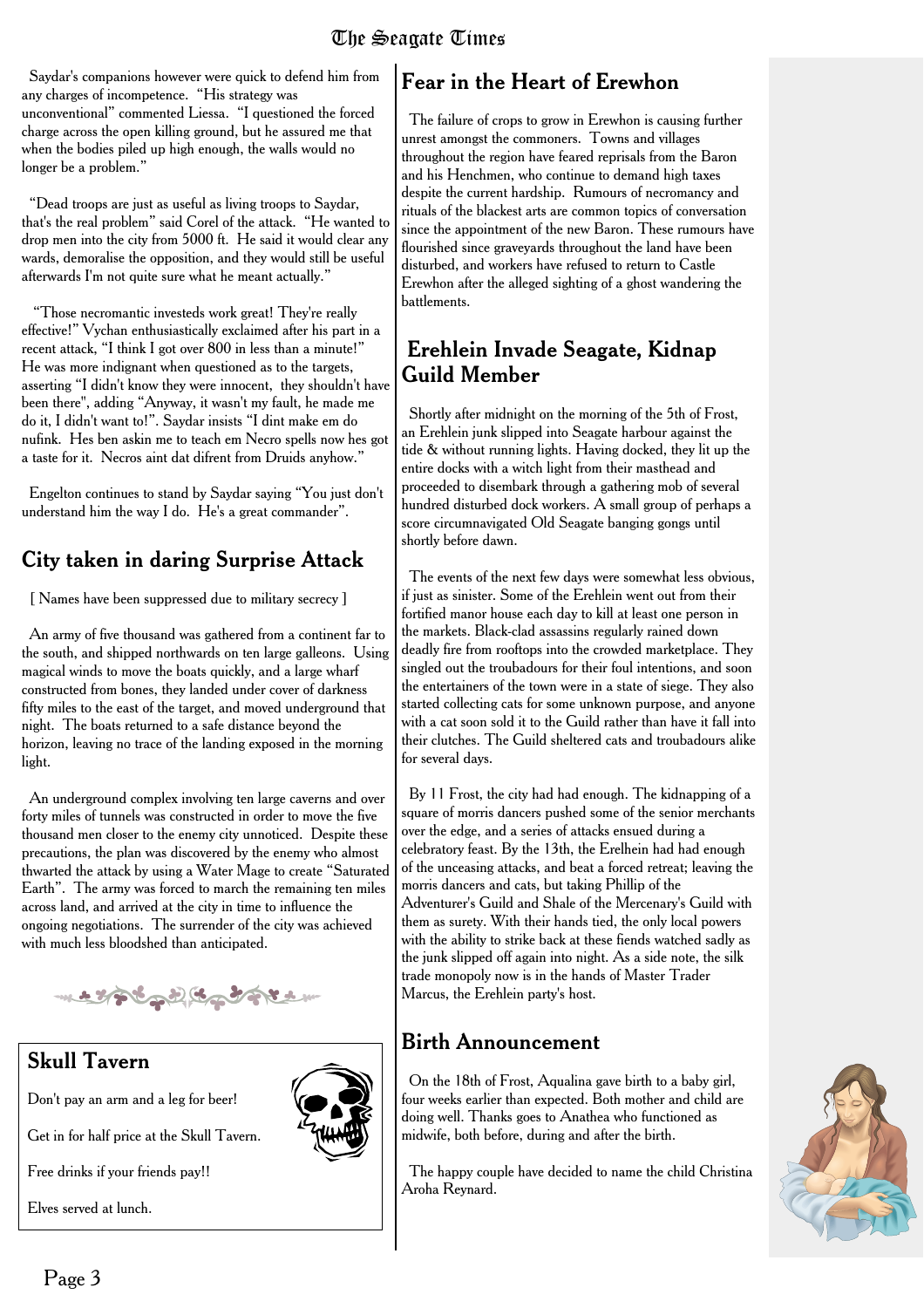

### **Shaper Returns to High Mana Zone**

A Guild party comprising Martin, Eric, Lysander (aka the Angel of Light), Serendipity (aka the Angel of Darkness), Axis, Braegan and Kilroy, has recently been journeying in the High Mana Zone in search of **Necromancers** 

It was reported to us that a group of Necromancers were operating out of the High Mana Zone, and were attempting to bring back Nasra, the powerful shaper, under their control. Many of the magical effects in the HMZ are things that were set up by Nasra before his disappearance, so having someone control him would be a bad thing.

Two sessions ago, this same party dealt with some of the smaller groups of Necromancers, and with the aid of the Harpies, postponed the Necromancers' plans for a few months. The Necromancers retaliated by raiding the Guild Vault, and partially burning the Guild premises.

Our intrepid band set out once again, and began by enlisting all possible allies from the HMZ. We knew that we were facing 3 Elven brothers, who were Necromancers, but who could also choose to be another college. Only 2 of these brothers could be seen at any one time, and they sucked people's luck. One brother was twice as lucky as normal, and one brother three times as lucky. They had a large assortment of minions and hirelings, including other Necromancers, succubi, incubi, and a collection of powerful mages and fighters. A point to note is that there are actually FOUR brothers -- the fourth is in custody somewhere in Elfheim.

The area the Necros operated from was partially covered with a Rank 26 Darkness and partially covered with the illusion of a Rank 26 Darkness. This area was vast. Our initial encounter was reasonably successful for us, owing to the judicious application of a Fire Elemental, who was able to fire storm one of the areas of darkness and kill a significant number of people within this area. Eric took an inordinate amount of fire damage (from the enemy rather than the elemental!), and had to be healed before we continued.

We eventually subdued (using Compel and more brutal methods) a number of the hired mercenaries and using them, breached the main stronghold. Here we encountered the Elven Brothers and their toughest minions, all grouped around a "souls candle". This appeared from a distance to be a candle, which gave those allied to the Necros 3 chances to resist, 3 strike chances etc., and they could take the best of these. Those against the Necros also had 3 chances at everything, but were forced to take the worst of them! On a close look at the candle, it became apparent that it was made of souls. Martin successfully extinguished it, and things began to improve for us. Fortunately, our 'tame' mercenaries were able to deal with their mercenaries, leaving us free to deal with the really tough guys, so we were still outnumbered by about 4 to 1 (by mages and extremely competent "big" bad guys)

About this time, Kilroy was dragon flamed for 366 points, which he managed to reduce down to 93 effective damage points. The scary thing is that he was still standing!!!! Lysander and Kilroy were pleased to find that pacted and undead beings were dying around them, and things improved a bit more for us. We had a moment of panic when a fire elemental in the form of a balrog appeared and nuked Martin -- a total effective damage of 337 points, the highest taken so far by anyone in the party. Fortunately, Martin survived and had just taken out a couple of the nastier mages, including two of the Elven Brothers.

Axis then used the Elemental Keys we had acquired to control the Fire and other elementals, and unlocked the Gates of the Dead (remembering that our best chance of success was to do this). 1400 people whose souls were caught in the Land of the Dead were released. This would have included the Elven Brothers, but we removed this option for them. Nasra, the Shaper, his wife and children, were also amongst this group. Nasra is in the process of restoring order to the High Mana Zone. He has not been controlled by the Necromancers, and although happy with the Guild at present, we have no formal treaties with him. Some of the equipment stolen from the Guild Vaults (and various party members) has also been recovered.

## **Healing Crisis?**

Last session a Guild party were successful in returning the Healing Potion manufacturing device, referred to many as the Healing Potion Cauldron. Guild Security has been tight-lipped on the matter but from what we could find out, it appeared that the theft had been engineered by an ex-Guild member who saw an opportunity in the confusion following last season's fire.

However, rumour has reached us that the Cauldron is in a non-operative state. This leads us to ask (a) what is being done about this and (b) why weren't alternative sources of Healing Potions investigated as soon as the Cauldron was discovered to be missing.

All we could get for (a) was the following statement "The Cauldron has indeed been returned. It has been decided to have it examined as completely as possible before putting it back in service to determine if anything had been done to it during the time it was missing. Rest assured that normal services will be restored as soon as possible"

As for (b), at the Alchemists Guild, we were told that "This couldn't have happened at a worse time. Nearly all the reserves were used up in the aftermath of the fire and, because it was winter, most of the trade routes through which we get the ingredients have been closed. We're producing what we can but..." (At that point, a member of Guild Security arrived and told us to leave.) We also suspect that the Guild is unable to buy up the ingredients because of current budgetary constraints. We also asked at the Water College but were basically told the same story.

At the time of going to press, there has been no further word about the Cauldron's availability and rumours have already started that the supply of Healing Potions are severely limited for outgoing parties.

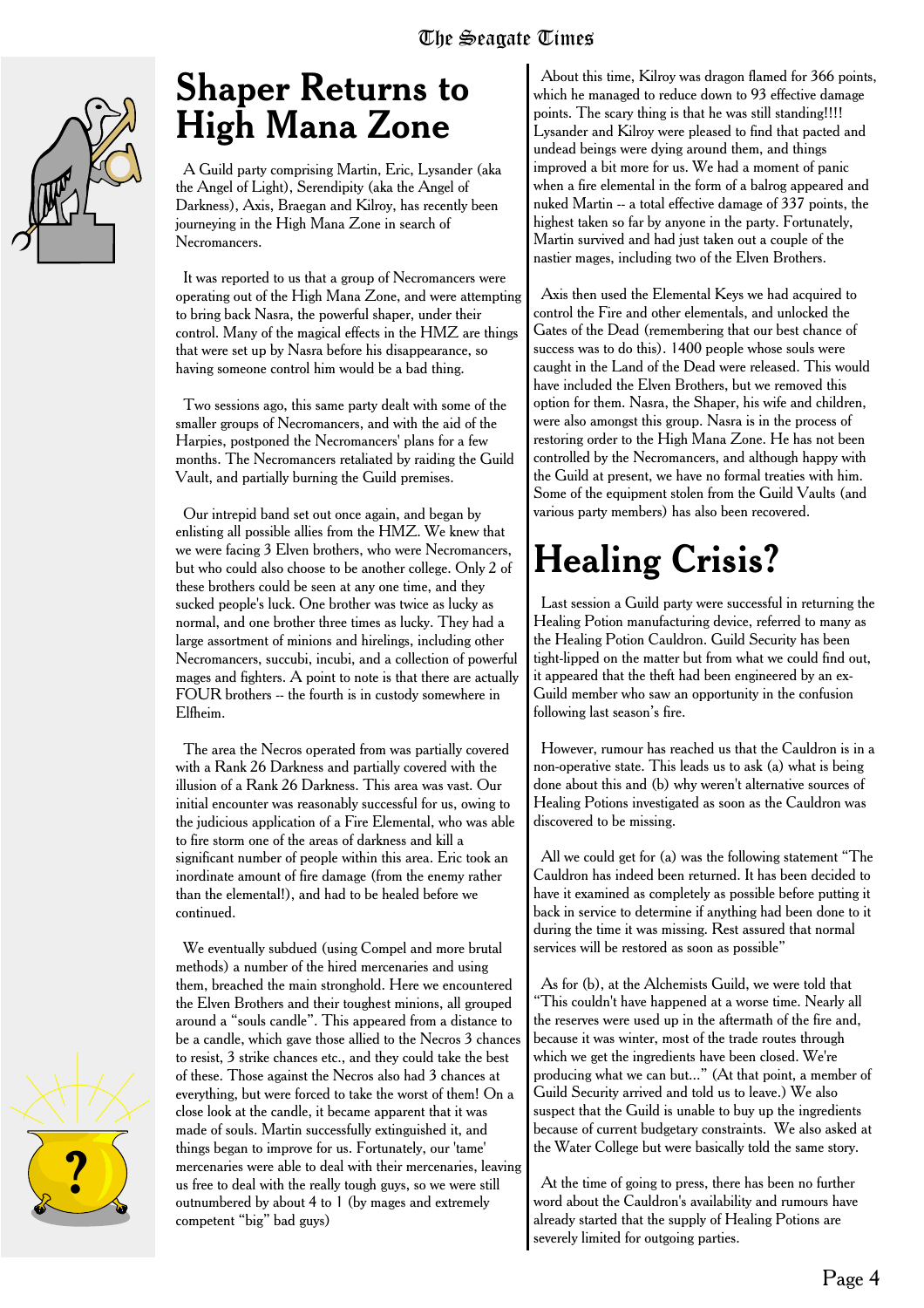## **Trouble in Terranova**

Last month marked the first anniversary of the disappearance of the Seagate Times Special Correspondent, Marcus Du Bois, into the vicious Terranovan Jungle. It was with some surprise that we received at our offices a friend of our reporter who wishes to search in Terranova for his lost companion and offered to send us updates on the situation there in return for our assistance with his quest. We naturally agreed and are pleased to offer our readers his first report and a glimpse into the muddy and treacherous political and military waters surrounding the lands over the sea. We wish this brave young man well and can only hope that he is successful.

Ice 15th: I arrived in the Far West one week ago and although I wish that I had more time to check the veracity of some of the stories that I have heard I am dispatching this report now in order to ensure that you have it for the Spring issue.

I reached Terranova by a route that I am forbidden to reveal, but I have to say that it was most awe-inspiring and somewhat intimidating. Certainly the ancients possessed powers that we today can never hope to fully understand. I was lucky enough to be able to accompany an Elven patrol to Puerto Damieno and we arrived there with no great incident.

The sight that greeted me was not one for which I was prepared, fire damaged walls and some gutted buildings. I was challenged by guards clad in the livery of Destiny but noted that the flag that flew above the fort was not one I knew. I was to find later that it is the flag of the Elven Queen. A little over a month ago, in the dead of winter — although over here I don't know if any one could tell — the Destinian Governor Don Juan Diego Rodriguez y Soraluce de Santiago lost the port to forces loyal to the former Governor Don Francisco Pizarro de Cordoba. Although unassailable from the sea due to the great strength of the Destinian warships at his command, he was not able to prevent the city falling to attack from within. The attack, or perhaps more correctly coup, was led by Don Juan Velazquez de Leon, a Destinian general of enormous experience and reputation, and a former Lieutenant of Don Pizarro. The majority of the troops in Puerto Damieno rallied to the charismatic military leader, and the fighting against the numerically inferior supporters of Governor Santiago was both decisive and brief. The loss of life was low and several ship's

#### Swimming tuition available

Now that the warmer weather is coming, it's time to think of water safety, especially for those adventurers who find themselves in wet places. Learn to be safe in the water. Learn to swim today.

Individuals and groups catered for with customised lessons to suit your requirements. Prices negotiable.

See Aqualina at the Water College

crews were captured without a fight in taverns or in their quarters.

Within an hour Don Pizarro's fleet arrived in the harbour and it became clear that this had been a carefully orchestrated act. There was some sea fighting as Santiago and his staff attempted to escape, but the remaining Destinian ships surrendered when it became clear that continued resistance would result in their destruction. With the capture of Puerto Damieno the New Worlde territories are once more under Don Pizarro's control and he has more than doubled the ships and troops at his command.

It appears that the coup had been brewing for some time, ever since contact between the port and Destiny had become intermittent. This seems to have been caused by some shipping obstacle to the north, which from the reports of those in the know here, I can only surmise must be being caused by the Spawn and their "Hive" allies. Although I have yet to see it for myself I understand that the Spawn are still constructing some form of huge coastal city with an artificial lagoon, and that the whole area is being patrolled by Hive ships and other dire creatures. I expect to have more on this in my next report, and by then I may also have a lead on the whereabouts of Marcus. I remain, etc.

Henri Stanleigh.

#### Roll of Honour:

#### Irresurrectably Killed in Active Service - Agent Johnson of Guild Security.

Last seen as an unconscious flying squirrel being swept down a mana sewer into a very bright light ... There can be no finer moment in a Guild Security member's life than when they give their all to save a Guild adventurer from certain irresurrectable death. Next time, hang on to Clementine's ears a little harder. See you on the other side. Agent Franklin.

## **San Carlos saved?**

A recent Guild Party has managed to destroy a group of Drow pirates operating out of St Charles (San Carlos), under the orders of the King's Mistress of Raniterre. These Drow have committed numerous crimes such as piracy, kidnapping, murder, torture, pauperizing the Duchess of Avenarl, and destroying the protective magic of San Carlos. They also had links with one Juan Diaz of Liberation City, and were to be used by him in his imminent overthrow of El Presidente.

Adventurers heading to the vicinity should be aware that the current political situation there is very shaky, and Civil War could break out in San Carlos and/or Raniterre at any time. There is evidence that a large Destinian fleet is in the vicinity.



*Kilroy to Axis: "Just how many years did it take you to learn your college?"*

*Martin: "Don't worry Axis, he only wants to know for comparison purposes."*

#### *Pot Calling Kettle Black Award:*

*Eric and Kilroy wanting to know if there was an intelligence potion which could be given to Axis to make him brighter.*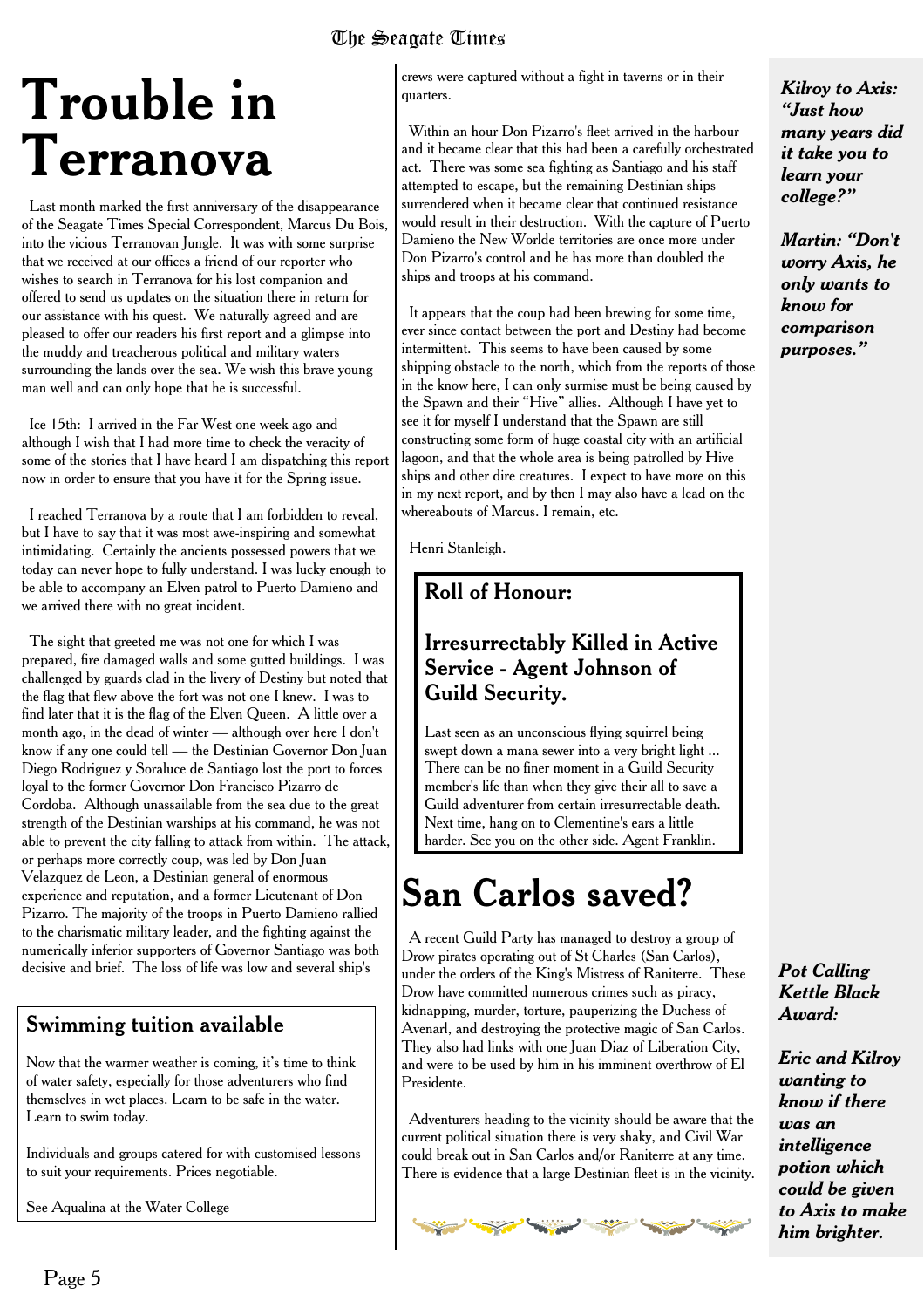

### **Kali the Nameless Back in Town!**

Kali the Nameless reappeared in Seagate on 29 Frost 798, accompanied by four dwarven apprentices. She immediately settled into work and started long term solutions to our problems. She has told us there are two main areas needing work; cash to keep the guild operational and meeting the terms of our charter (see our report on Ducal negotiations).

Due to the lack of cash for staff wages Kali halted the rebuilding project. She intends start rebuilding the burnt buildings in Summer or when the situation is stabilised. All of the various College or Department common rooms are instead being used for other functions. The main bureaucratic functions are being run out of the Namer College Common Room and Guild Security are based in the E&E College Common Room. The Records Department (library) has been re-housed in the meeting rooms adjoining the main hall (therefore some of the employer meetings may be held in odd places).

As the middle month of the season (Snow) is traditionally quiet Kali closed down all nonessential services to save money. She did this by giving staff a month's holiday or hiring them to non Guild employers. This resulted in the training classes during the following month (Thaw) being very crowded. She intends to do the same for the middle of the spring season (Seedtime).

There have been some Guild members offer loans to assist with cash flow but Kali advises "With our other problems at the moment it seems an act of idiocy to put the guild further into debt. There is a good chance we could never pay these people back. However I am setting up a separate fund for rebuilding the Records and Library building. If members wish to donate funds towards this project I will undertake to use these funds only for this purpose."

The editors have put together the following list of when and what Guild services are available:

*On confronting a sinister black tower:*

*"Don't lick anything!"*

*In Sanctuary:*

*"Oh, damn! I can't do anything about people"*

*- Silverfoam*

#### Welcoming Committee

(aka debriefing, divinations & valuations, etc.)

Guild security is still badly understaffed. Returning parties need to allow a full day for debriefing before starting training etc. Normal valuation service is available but the Guild is unable to purchase items from Guild members, except for readily re-saleable items that they will pay for with vouchers for Guild services (not cash)

#### **Guild Lodgings**

Normal Service

#### **Healing**

Normal Service

#### **Healing Potions**

The healing potion cauldron is back but still broken so Guild healing potions are not available yet. Waters of Healing are in limited supply (must be purchased through your GM).

#### **Pawning & Banking**

The Guild is unable to loan money to members at this time and it is unlikely this service will be available before autumn. Funds previously banked by members have been available from 30 Frost when the records of owners were rebuilt.

#### **Library**

Open for Guild members use from 6 Ice, but you need to do their own research as there is no assistance available. As there is still a huge number of works under restoration research takes twice as long and the base chance is modified by -20.

#### **Horse/mule Hire**

The guild stables are open for members to keep their own animals. Some of the guild horse herd has been sold off and any not being used by members are being hired to non Guild people. Guild members have until 3 Thaw to hire horses and must pay 1 months fee in advance.

#### **Copying & Translating**

Not available until restoration for the library is complete

#### **Cartography**

Maps of the Western Kingdom and common Baronies are now available. The rarer maps are still unsorted or requiring restoration.

#### **Geas and Curse Removal**

1 week queue from 1 Frost until 10 Ice. Normal service from then on.

#### **Other Magical Departments**

From 1 Frost to 30 Snow magical services can be purchased on 1 days notice but there is no training of new spells or rituals. Normal service from 1 Ice.

#### **Other Non Magical Departments**

The other departments are available for training or services as follows:

FROST: all departments except Philosopher (apart from first few days confusion)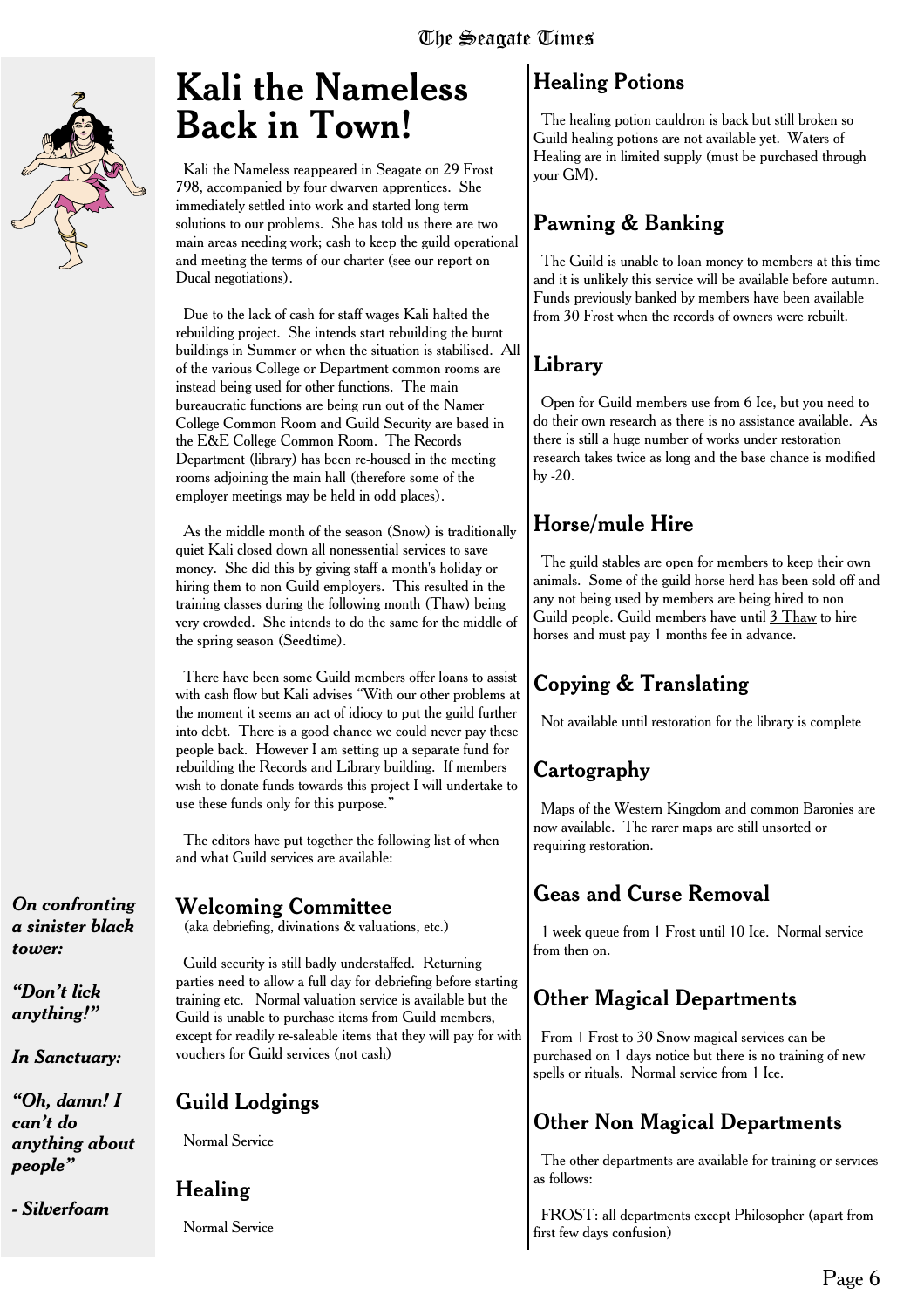SNOW: closed - Alchemist, Armourer, Beastmaster, Cook, Courtesan, Herbalist, Languages, Mechanician, Military Scientist, Ranger, Spy, Thief, Troubadour, Warrior, Weapons training, Weaponsmith. Open - Flying training, Healer, Merchant, Navigator

ICE, THAW& BLOSSOM: all departments except Philosopher

SEEDTIME: closed - Alchemist, Armourer, Beastmaster, Cook, Courtesan, Herbalist, Languages, Mechanician, Military Scientist, Navigator, Ranger, Spy, Thief, Troubadour, Warrior, Weapons training, Weaponsmith. Open - Flying training, Healer, Merchant.

#### Guild Members Help Out

Mortimer Graves has offered Philosopher and Mechanician services and training, free or materiel costs only. Inquiries to his home "Graves Manor, Eden Close, New Seagate".

(Rank 10 Philosopher, 9 Mechancian.)

The Seagate Times applauds Mr Graves for his publicspited offer and would like to encourage others to follow suit

### **Magical Plague fells Guild Binder**

Hyram Tallfellow, well-respected Head of the Binders College, was afflicted with a virulent & potentially deadly magical plague at the start of winter. Over most of the last season he has been in strict quarantine, and he had to have two of his limbs amputated to stop the gangrenous mana from killing him. However, he is recovering well, and will be fully regenerated by the time that we go to press. Rumour has it that Hyram caught this plague while risking his life to close an interdimensional portal in the Guild Vaults. When questioned, Guild Security had no comment.



#### Fire College Investeds For Sale

Rank 10 Fire College invested items now available - Dragonflames, Fire-flight, Self-Immolation etc. We can make to order Rank 6 Weaponsmithed weapons invested with Weapon of Flames. And don't forget our famous double crossbows.

See Flamis at The Forge.

Get some firepower now!

## **The Adventurer's Guide**

#### Tips for success

Cast mind speech before combat for smoother co-ordination, especially when the party are out of direct contact. Mind mages with tactical skill and mind speech make excellent military scientists - Starflower

Combine hypnosis and telepathy for effective interrogation of prisoners - Starflower

## **Starflower's Bestiary**

#### Pteranodon

The Pteranodon (or 'terry) was first encountered as a party was exploring a rocky island in the vicinity of Pasifika. The first the party knew of the attack was when angular shadows crossed the beach where they had landed, and then they were set upon by broad-winged flying reptiles. In the combat one managed to lay hold of Tussock with its great claws and attempted to fly off with the struggling hobbit. Fortunately for Tussock, she failed to break free until she was but a few feet over its nest (else she would surely have fallen to her death). Having delivered one juicy humanoid to its young, the pteranodon set off for more, and the hobbit was able to make her escape. Meanwhile the rest of the party had taken down the remaining Pteranodons and were examining them.

They found that the Pteranodon is a narrow bodied reptile with leathery wings, vicious spear-likebeak and sharp raking claws. One specimen had a thirty-foot wingspan, and its beak was fully four-foot long. The Pteranodon can be identified by the distinctive back-swept crest on its head. The leathery hide serves to protect the Pteranodon from the slings and arrows of outraged adventurers, and also makes good quality armour



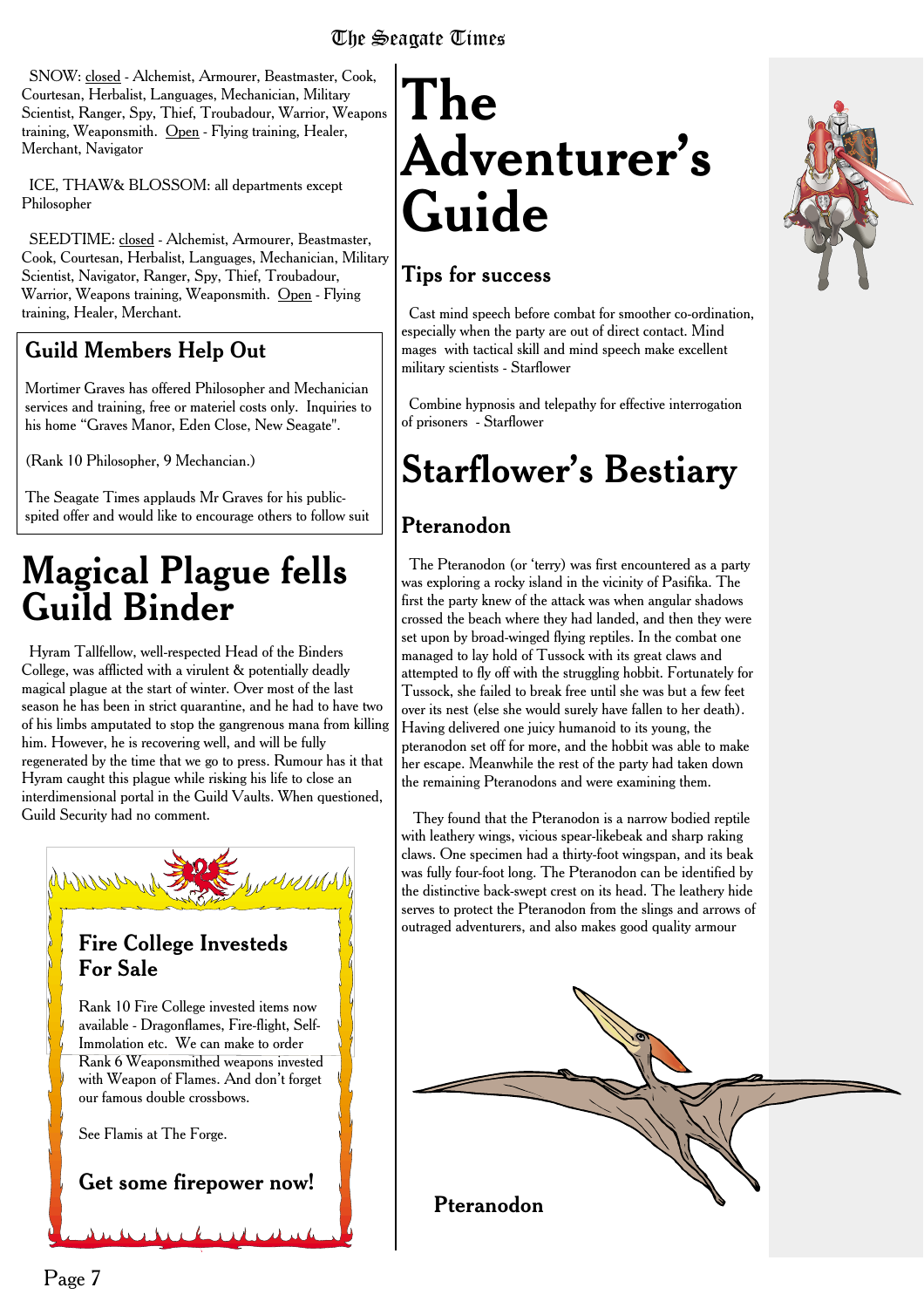*Eric: "What's the plan again?"*

*Lysander: "Go in, snuff the candle and kill them all".*

*Eric: "Wow. That's the kind of plan an Orc would come up with. Are you sure you're an elf?"*

(as long as it is not perforated too often in the capture). Tussock informed the party that the young pteranodons had apparently hatched from creamy-grey eggs waist-high to a hobbit.

Pteranodons have been since been encounted on Freya and Thunor, and in the underground city of Pellucidar. Sages believe them to be native to Freya where there are many species of giant reptile. There is some speculation that the Pteranodon is related to the wyvern which it resembles.

#### Lunchus Valiumus (Trilobite)

The weird creature was first encountered when a certain Guild member went paddling barefoot in a lake in Pellucindar. "Ouch!"he cried, as something nibbled at his toes. Before long, the creature which had attempted to make lunch of adventurer was roasting over hot coals along with a number of its fellows, becoming lunch for adventurer. Hence the name "Lunchus Valiumus". Later parties described this shellfish as a tasty three bites, hence its other title "trilobite".

The trilobite is an unusual type of shellfish identifiable by being divided laterally in three. It has a double tail, and two antennae. It poses little danger to adventurers as long as they do not insist on wading barefoot through the muddybottomed lakes and streams it favours. The trilobite does however make a very tasty meal if roasted with a little butter, garlic and lemon juice.

- submitted by Starflower



#### Being a treatise on the origins, mentality and anthropology of the Calamar menace

Originally the Calamar were a peaceful, civilised race. Aeons ago, the Calamar capital city of Ramalkahn was attacked by a number of gods. The Calamar's own gods decided that the whole god thing was a bad idea and convinced the Calamar of this. The Calamar slew their own gods, took their skins and using this power slew the attacking deities. The Calamar who were originally involved in this are called the Guardians. There are six of them and they are still around. The Calamar have now acquired weapons to deal with gods such that they do not necessarily need the god skins any more. One of these weapons, a creation called The Assassin, was recently disabled at least temporarily.

They then went on ( and are still in the progress of ) an interplanar jihad against all gods to completely eradicate

them. So far they have eradicated the gods from, and taken control of, over 1300 planes. They have, on occasion, decided that a plane is just too abhorrent to be allowed to exist and eradicated it from existence. It has been noted that at least one plane was of sufficient nuisance to the Calamar in the way of casualties and disruption to their empire that the Calamar have left it alone for the moment.

They usually have invasions of 2 or 3 planes going at any one time and Jalmaria and Alusia are two such planes currently under attack. Once they have taken over a plane they assign some Calamar as governors and proceed with the task of assimilating the plane into the Calamar empire.

There are a total of roughly 20,000 Calamar and they are spread thinly across their empire. They use a variety of vessels, some living, some constructed:

Void Cruisers - plane hopping nautiloid ships

Graceful Dancers - stealthy firing platforms

Dreadnoughts - larger versions of Void Cruisers

Swallowers - huge transport vehicles

A full scale mock-up of a Void Cruiser, the most commonly encountered vessel, is under construction in Barretskyne Castle currently. When it is finished, all guild members are welcome to use it to train in anti-Calamar combat.

A rough description of the Calamar life cycle and reproduction methods is available on request from the guild.

Also, the counterspell to the Calamar's own brand of magic, Dimensional Weavings, will hopefully be made available to the guild namers and thence to guild members.

- submitted by Baron Blitzkreig



#### *ORC MAXIM:*

*There's not much that can't be solved by a good hard whack to the head.*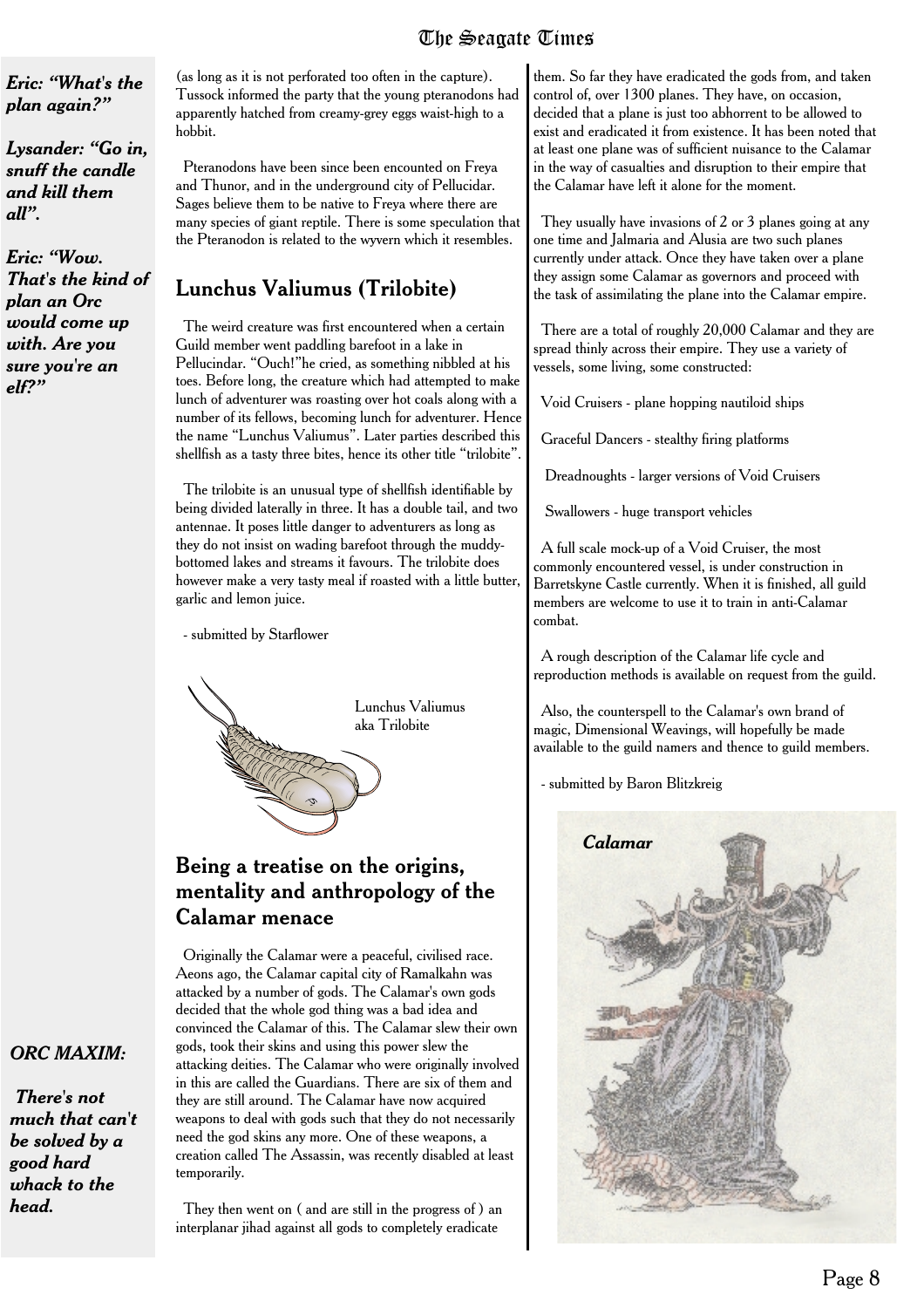### **Public Notice: The "Valley"**

Ynnub Sgub has come from "The Valley" on the plane of Faeleph with news that it has been liberated from the invading army. About a year ago a guild party helped residents of "The Valley" to escape to safety in the nick of time. The party with enthusiastic helpers left many "surprises" behind for the invaders. Invitations are cordially extended to Berek, Dillon, Dimagi, Flynn, Ingvey, and Tso to attend the reopening of "The Valley".

The celebrations will start one week after the Guild meeting, and last for one week. For the party everything is free! (especially healing). Unfortunately Tso is alas dead (the last we heard anyway), Berik is committed elsewhere and seemed very upset that he could not make the party. Dillon, Flynn, and Ingvey cannot be found. Fortunately Dimagi is available to represent the previous party and indeed the guild. Sgub is happy to take other adventurers on the grounds that the more the merrier, and also because he has a little fun planned on the way to "The Valley". Apparently there is a Dogine who is the bain of Sgub and his friends, Sgub would like the party to play some sort of elaborate joke on him. Due to the current Guild situation we cannot promise to pay the Guild minimum wage, especially as this is in essence an all expenses-paid holiday. For those that might get restless (Sgub noticed this trait in the last Guild party) he said out that there will be many good friends attending the celebrations, who might be able to put some work the way of the party.

#### What's Hot

Flying Squirrels

Bagpipes

Sammael

Seagate Times

Eric, Kilroy and Martin (still smokin')



#### What's Not

Erelhein Belial

Guild Security

Black Books of Power

Phlegm Golems



## **The Puzzle Column**

#### Conundrum 4

Hereunder is a puzzle. The first correct answer drawn from a hat at the end of next month, will win a crafted item. Any correct answer to the bonus question will win an Individual True Name. Answers can be sent to Borghoff, c/- Seagate Adventurerís Guild (360-1569 or salient@kccs.co.nz).

Johan the jeweller decided to get a item made to assist him in weighing things up to two pounds in weight. He decided to get a chain made up in a loop, with each link in the chain weighing an integral number of ounces.

When Binky the Tinker next came to town he asked him to make him up this item in such a way, that by unfastening two links (to divide the chain into two pieces), he was able to weigh things to the nearest ounce.

Binky said, "Sure, I'll get right onto it".

Johan replied "Great. Oh, one other thing. Thirteen and seven are mystical numbers, so I'd rather not have a single link weighing exactly that number of ounces".

Binky tinkered away, and produced an item with only six links that fulfilled the criteria.

What were the weights of the links in the chain ?

Bonus Question : In order to decide what metal to make the links out of, Johan wrote a number of letters 'to a cousin'. His 'cousin' lost two letters (the second and penultimate). What metal did this suggest Johan should use?

#### Answer to Conundrum 3

Appetizer said "What?".

The Namer ended up with a mouth full of feathers because she was Babina, the orc, and she wasn't shouting a warning, she was identifying food, and diving on it with mouth wide open.

Congratulations to the winner of the last Conundrum : Braegon.

#### Jorgun's Riddle

Dead and bound

What once was free

What made no sound

Now sings with glee

Signed Jorgen the Sphinx



*Silvercloud the Giant to Martin the Adventurer, after Martin had been especially nasty and threatening:*

*"Do that macho stuff short boy".*